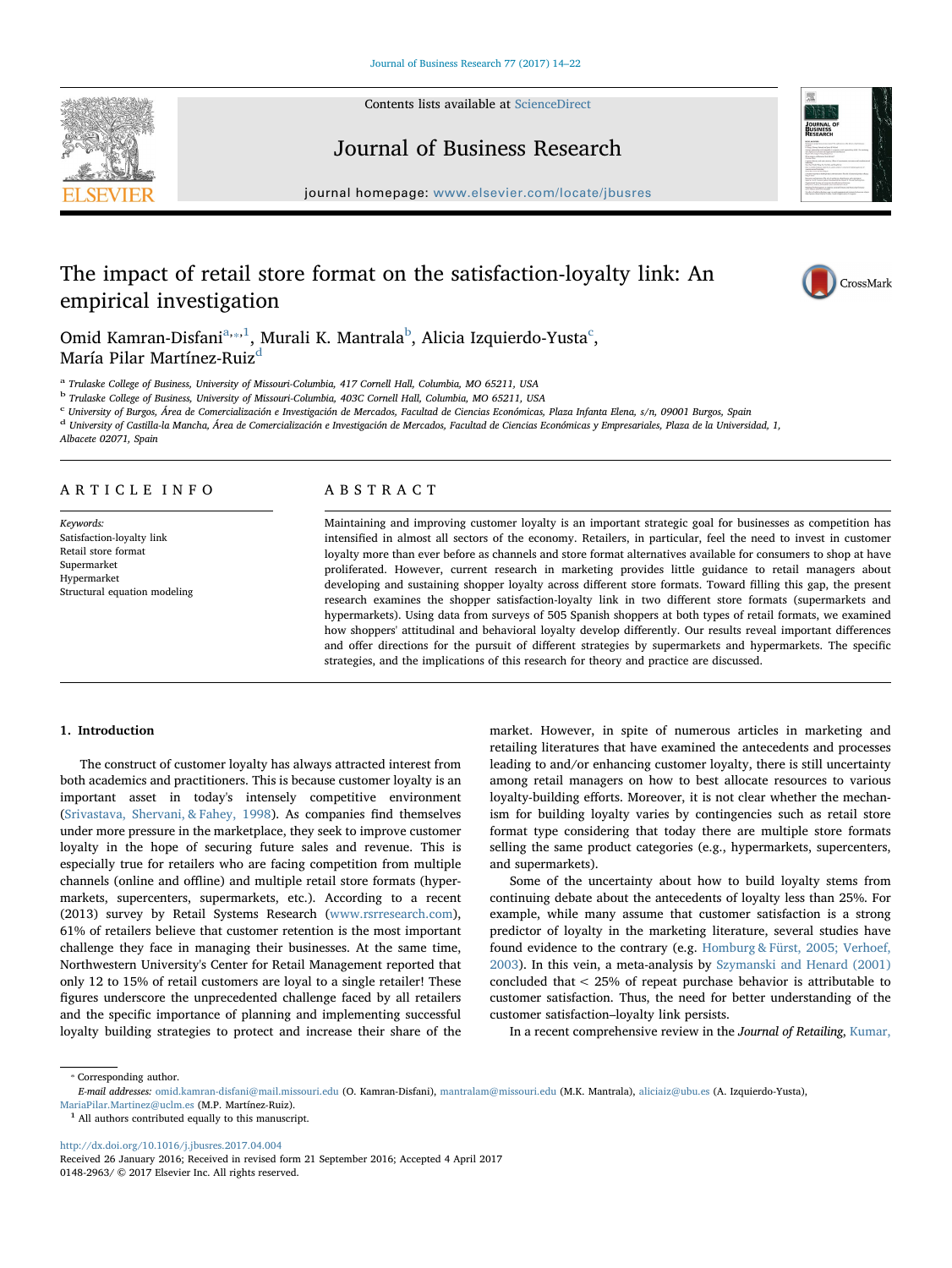[Pozza, and Ganesh \(2013\)](#page-7-1) stress that extant research on the link between satisfaction and loyalty does not yet offer clear guidance to marketers. They argue that part of this ambiguity is because this relationship is more complex than current theoretical models suggest. That is, the satisfaction-loyalty link could depend on various moderators and mediators that need more investigation. Therefore, they encouraged researchers to consider more holistic models that include relevant variables. Furthermore, they note the differences in how loyalty is defined and measured across different articles. Most empirical research studies have either not distinguished between two types of loyalty - attitudinal and behavioral - or focused only on one or the other of these loyalty types. Consequently, it is not still clear whether strategies suggested to build, say, behavioral loyalty, will also enhance attitudinal loyalty and under what conditions. Thus, there is a need for more studies that clearly distinguish between the two constructs of attitudinal and behavioral loyalty as well as conceptualize and empirically investigate how satisfaction affects them in different contexts and contingencies.

Against this backdrop, the goal of the present research is to contribute to loyalty research literature in marketing and store format strategy literature in retailing. We do so by proposing and empirically testing a conceptual model that distinguishes between attitudinal and behavioral loyalty and relates two important antecedents, satisfaction and trust, to each type of loyalty in two different store formats (supermarkets and hypermarkets). That is, we develop hypotheses of how customer satisfaction, trust, attitudinal loyalty, and behavioral loyalty are related, and how store format moderates these relationships. We test our conceptual model in the context of grocery retailing using data obtained from a survey of 505 grocery shoppers in Spain. [Fig. 1](#page-1-0) presents the conceptual model for our investigation. We present our related hypotheses and their rationales in the next section. We test this model on our Spanish survey data using structural equation modeling. To summarize, our study aims to answer the following research questions:

- (1) How does the distinction between the two types of loyalty in our model alter extant theory and findings about the satisfactionattitudinal loyalty and satisfaction-behavioral loyalty links?
- (2) Does store format (supermarket vs. hypermarket) moderate the links between satisfaction and two types of loyalty? If so, what are the implications for retail managers and scholars interested in strategies for building store loyalties?

<span id="page-1-0"></span>Showing a moderation effect of store format, as we propose in our conceptual model, would not only confirm [Kumar et al. \(2013\)](#page-7-1)'s position on the need for testing context-specific contingencies in the relationship between satisfaction and loyalty, it would also provide retail managers with much more clear and specific guidance in their loyalty building strategies. While our findings are based on data from grocery retailing, we discuss how our research can benefit all retail establishments (grocery and non-grocery) determining how to build shopper loyalty.

Our results suggest that satisfaction and trust positively influence behavioral loyalty but only through attitudinal loyalty, i.e., their direct influences on behavioral loyalty are not significant. This implies that attitudinal loyalty is a precursor of behavioral loyalty and focusing directly on the latter is unlikely to be a fruitful strategy. We also find that there are some important differences between supermarkets and hypermarkets, i.e., the satisfaction-loyalty link varies with the retail store format. In particular, trust mediates the satisfaction-loyalty link in the supermarket but not in the hypermarket context. This difference is due to the moderating effect of store format on two specific relationships: satisfaction to attitudinal loyalty and trust to attitudinal loyalty. This important finding indicates different strategies and resource allocations to build loyalty in these two major types of grocery retailing formats. By extension, it also suggests that the overall link between satisfaction and loyalty is in fact context-specific. Thus, claims of generalizability must be made with caution.

The remainder of this paper is organized as follows. First, we review the literature in order to provide the rationale for our overall conceptual model. We then define the concepts of satisfaction, trust, attitudinal and behavioral loyalty and hypothesize how they are linked, and how store format would moderate these relationships. Then, we test our model using structural equation modeling on data obtained from consumer surveys conducted at the end of customers' shopping trips to supermarket and hypermarkets in Spain. We conclude with a discussion of the importance of our findings to both marketing and retailing research and their implications for managers of supermarkets and hypermarkets.

# 2. Background and model development

[Oliver \(1999, p. 34\)](#page-7-2) defined consumer loyalty as "a deeply held commitment to rebuy or repatronize a preferred product/service consistently in the future." As such, building and improving customer loyalty can secure long-term profitability for firms. Loyalty's importance grows in the face of competition. Retailers in general and grocery retailers in particular, are among the firms that face intense competition. Proliferation of channels and store formats and the expansion of consumers' choice as it relates to which retailer to shop from have made retaining current customers more important than ever. Not only grocery customers now have the option to purchase groceries online from their



Fig. 1. Hypothesized model.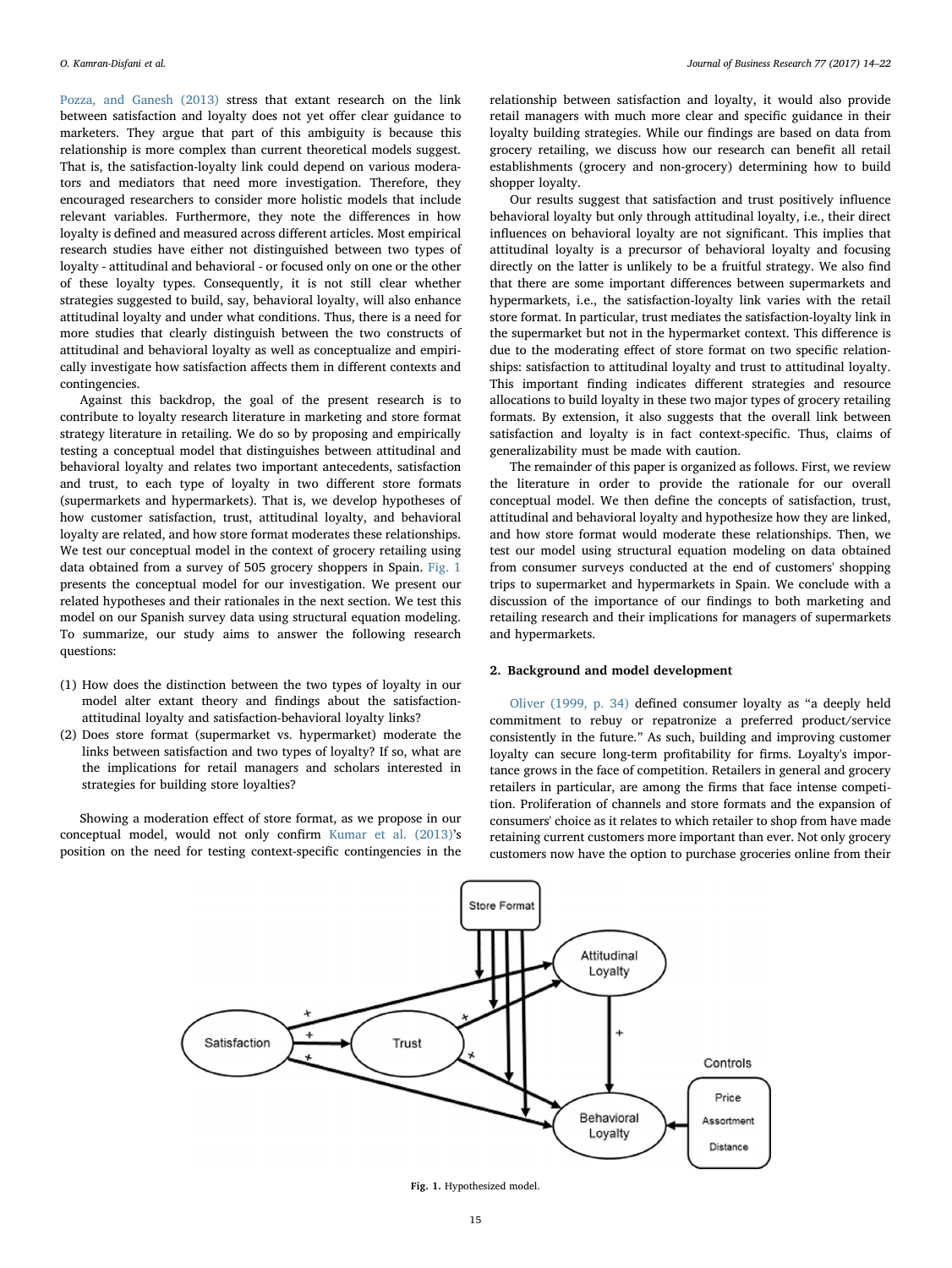homes, but also there are various store formats (supermarkets, hypermarkets, convenience stores, etc.) that can fulfill their needs when they go shopping. Thus, successful planning and implementation of loyalty building strategies should be, and in fact is, a major goal for grocery retailers.

Much of the literature to date suggests that improving customer satisfaction is the key to improving loyalty. However, several recent studies have found that the relationship between satisfaction and loyalty is not as strong as widely assumed. Moreover, the relationship is more complex than previously thought and customers who say they are satisfied may still defect ([Reichheld, 1996\)](#page-7-3). These observations all point to the need for better models and empirical work to improve our understanding of the relationship between satisfaction and the two types of loyalty: attitudinal and behavioral.

[Fig. 1](#page-1-0) presents our proposed model and hypothesized relationships. In the following sections, we discuss each link and hypothesis.

# 2.1. Satisfaction-loyalty link

In the context of retailing, [Bloemer and De Ruyter \(1998\)](#page-7-4) defined satisfaction as "the outcome of the subjective evaluation that the chosen alternative (in our case, the store) meets or exceeds expectations" (p. 501). Satisfied customers are positively impressed by products and services offered by a retailer. This positive attitude plays an important role in the future purchases of a customer as same levels of product quality and service are expected. Subsequently, unless other competitors offer significantly better value for the customers' money, it is very likely that customers return for future purchases to the same store. In the context of grocery retailing, customers usually have a 'focal store' where they spend the majority of their grocery budget. ([East,](#page-7-5) [Hammond, Harris, & Lomax, 2000; Meyer-Waarden & Benavent,](#page-7-5) [2009\)](#page-7-5). Since shopping for groceries is associated with lower risk and lower involvement, satisfied customers usually patronize the same grocery store unless there is an episode of dissatisfaction or an attractive promotional deal is introduced by other stores. Thus, in general, a positive relationship between customer satisfaction and loyalty is expected even though this relationship may be subject to moderators and contextual factors. Furthermore, several studies in marketing suggest that satisfaction of customers' needs constitutes one of the antecedents of loyalty whether the context is a brand or a particular store ([Bloemer & De Ruyter, 1998; Deng, Lu, Wei, & Zhang,](#page-7-4) [2010; Fornell, 1992; Fornell, Johnson, Anderson, Cha, & Bryant, 1996;](#page-7-4) [Gustafsson, Johnson, & Roos, 2005; Mittal & Kamakura, 2001](#page-7-4)).

The marketing literature distinguishes between two types of loyalty: attitudinal loyalty and behavioral loyalty. In the context of retailing, attitudinal loyalty refers to positive attitudes held by customers about a particular store or retail outlet, whereas behavioral loyalty refers to repeat purchases by a customer at a specific retailer [\(Dick & Basu,](#page-7-6) [1994\)](#page-7-6). This distinction is important as attitudes might not necessarily lead to customer behavior desired by a retailer (repeat patronage). In fact, previous literature suggests that attitudinal loyalty in the absence of re-patronage behavior ("Latent Loyalty"), and re-patronage in the absence of attitudinal loyalty ("Spurious Loyalty") can occur ([Day,](#page-7-7) [1969; Dick & Basu, 1994\)](#page-7-7). Thus, it is very important to distinguish between attitudinal loyalty and behavioral loyalty as two separate, although inter-related, constructs. While it is common to encourage retailers to design strategies to boost both types of loyalty, several papers have argued that behavioral loyalty is more important as it impacts directly the retailer's bottom line ([Bemmaor, 1995; Chandon,](#page-7-8) [Morwitz, & Reinartz, 2005; Liu, 2007\)](#page-7-8). Therefore, we consider behavioral loyalty or re-patronage behavior to be the ultimate goal that retailers strive for, and treat it as the ultimate dependent variable of interest in our model.

Based on the above discussion and previous research, we expect customer satisfaction to increase both positive attitude toward the retailer (attitudinal loyalty) and the probability of repeat purchases (behavioral loyalty), i.e.

- <span id="page-2-0"></span>H1. An increase in customer satisfaction increases attitudinal loyalty.
- <span id="page-2-1"></span>H2. An increase in customer satisfaction increases behavioral loyalty.

# 2.2. Mediating role of trust

As already noted, the relationship between satisfaction and loyalty appears not as strong in some studies as marketers and academic researchers often assume ([Homburg & Fürst, 2005;](#page-7-0) [Szymanski & Henard, 2001; Verhoef, 2003](#page-7-0)). In fact, these studies have shown that satisfaction accounts for a relatively small portion of the variance in loyalty when the model includes only the two constructs. These observations suggest some other variable may mediate the satisfaction to loyalty relationship. We propose that this mediator is 'trust' following [Morgan and Hunt \(1994\)](#page-7-9) argument that trust is a "key mediating variable" in marketing relationships, and failing to include trust in the studies of relationship marketing processes would lead to "flawed" conclusions about the relationship between antecedents and outcomes. [Kumar et al. \(2013\)](#page-7-1) also suggest that trust is a "desirable" mediator for the satisfaction-loyalty link.

Trust in a particular brand or retailer refers to expectation of honesty and dependability in quality of associated products and services ([Garbarino & Johnson, 1999\)](#page-7-10). When a customer is satisfied with her/his purchases from a specific retailer over time, s/he is more likely to believe that the same level of quality would be offered by the retailer in the future i.e., s/he is more likely to trust the retailer. This is consistent with Social Exchange Theory [\(Emerson, 1976](#page-7-11)), which is a powerful theoretical framework that provides support for the relationships hypothesized in this study.

The essence of SET is that "social exchange comprises actions contingent on the rewarding reactions of others, which over time provides for mutually and rewarding transactions and relationships" ([Cropanzano & Mitchell, 2005, p. 890](#page-7-12)). In a social exchange, two or more actors who value something that the other actor(s) possess, engage in a joint activity/exchange [\(Lawler, 2001](#page-7-13)). It is well established in sociology and social psychology literatures that repeated successful exchange generates positive emotions and promotes cohesion ([Lawler, 2001\)](#page-7-13). Moreover, it has also been shown that along with affective and emotional processes, an uncertainty reduction process is also involved in the context of repeated exchanges [\(Lawler,](#page-7-14) [Thye, & Yoon, 2000\)](#page-7-14). Thus, repeated successful exchanges lead to positive emotions and reduced perceived uncertainty both of which lead to increased level of trust. Finally, the causal relationship between satisfaction and trust is established in several marketing studies (e.g. [Geyskens, Steenkamp, Scheer, & Kumar, 1996; Siguaw,](#page-7-15) [Simpson, & Baker, 1998](#page-7-15)). Therefore, we formally hypothesize that,

## <span id="page-2-2"></span>H3. Increase in satisfaction increases trust.

Trust, in turn, affects attitudinal and behavioral outcomes. When a customer trusts a retailer, s/he already holds positive attitudes toward that store. Such a positive attitude increases the chance that s/he recommends and revisits the store. Therefore, grater trust has the potential to increase attitudinal and behavioral loyalty. As [Cropanzano](#page-7-12) [and Mitchell \(2005\)](#page-7-12) put it, "one of the basic tenets of SET is that relationships evolve over time into trusting, loyal, and mutual commitments." (p. 875) Moreover, SET's principle of generalized reciprocity, which has been applied widely in business research ([Cropanzano & Mitchell, 2005; Morgan & Hunt, 1994\)](#page-7-12), suggests that reciprocal exchanges lead to interdependence and reduces perceived risk and uncertainty which are necessary conditions for future cooperation ([Molm, 1994\)](#page-7-16). Each successful reciprocal interaction creates a "self-reinforcing cycle" that increases the likelihood of future exchange ([Cropanzano & Mitchell, 2005\)](#page-7-12). Therefore, trust in a retailer that is achieved over time can induce strong positive recommendation, wordof-mouth, and re-patronage behavior. In other words, trust should have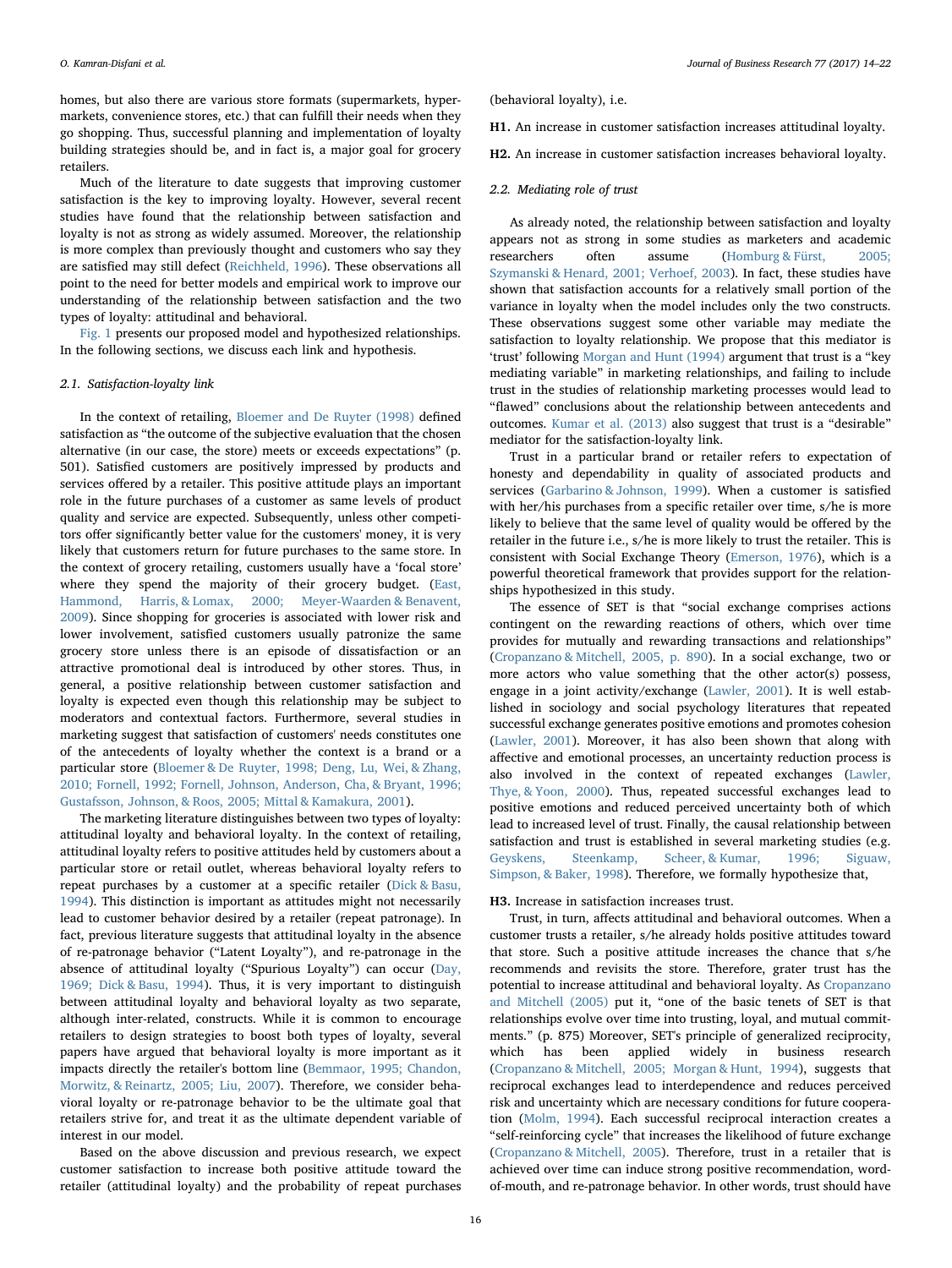a positive and direct effect on both attitudinal loyalty and behavioral loyalty. Finally, previous empirical work in marketing has shown that trust mediates the satisfaction-loyalty link and significantly increase the  $R<sup>2</sup>$  for models designed to explain the relationship between the two constructs ([Agustin & Singh, 2005; Garbarino & Johnson, 1999;](#page-7-17) [Morgan & Hunt, 1994](#page-7-17)). Therefore, we hypothesize:

<span id="page-3-1"></span>H4. Increase in trust increases attitudinal loyalty.

<span id="page-3-2"></span>H5. Increase in trust increases behavioral loyalty.

# 2.3. Relationship between attitudinal and behavioral loyalty

Attitudinal and behavioral loyalty are two distinct constructs. Whereas attitudinal loyalty refers to the customer's propensity to recommend a store or brand and hold generally positive attitudes, behavioral loyalty refers to actions that would result from those attitudes. Marketing literature suggest that attitudinal loyalty precedes behavioral loyalty ([Dick & Basu, 1994](#page-7-6)). The two constructs are closely related and it is suggested that attitude would lead to behavior. However, there are instances when positive attitude (purchase intention) does not lead to purchase, probably because the shopper has a more favorable attitudes toward competing brands or stores. The expression of a favorable attitude toward some product that does not actually result in its purchase has been termed "Latent Loyalty" ([Dick & Basu, 1994\)](#page-7-6). There are also instances when repeat purchase does not result from positive attitude. In those cases, the loyalty is "Spurious" ([Day, 1969\)](#page-7-7). In general, however, latent and spurious loyalty are more exceptions than the general rule as there is enough evidence in the literature of a positive causal relationship between attitudinal and behavioral loyalty ([Dick & Basu, 1994;](#page-7-6) [Jacoby & Chestnut, 1978; Jacoby & Kyner, 1973](#page-7-6)). Therefore, we hypothesize that:

<span id="page-3-3"></span>H6. Increase in attitudinal loyalty increases behavioral loyalty.

While hypotheses [H1 through H6](#page-2-0) have been supported in disparate studies in the past, to the best of our knowledge, we are the first to empirically test relationships between the four constructs of satisfaction, trust, attitudinal loyalty, and behavioral loyalty simultaneously within a single model.

## 2.4. The moderating role of store format

In this section, we posit that the significant differences between supermarket and hypermarket store formats can affect the relationships between satisfaction and loyalty (attitudinal and behavioral) as well as the relationships between trust and loyalty. We draw on customer retail store choice literature and service output theory from the marketing channels literature to develop our hypothesis with respect to the moderating role of store format.

A supermarket is a retail food store with particular focus on groceries. The assortments it sometimes supplemented with health and beauty items and general merchandise ([Levy & Weitz, 2012\)](#page-7-18). On the other hand, hypermarkets offer a wide range of consumer products including food and groceries, appliances, furniture, electronics etc. While hypermarkets are not common in the U.S., they are widespread in Europe and South America [\(Levy & Weitz, 2012](#page-7-18)). The French-based retail giant Carrefour, for example, has hypermarkets in various regions. In the U.S., supercenters like those of Walmart are the closest counterparts to hypermarkets and are similar in terms of size, assortment etc. Since our data came from a European country where hypermarkets can be found in most cities with sizeable populations, we focus on supermarkets versus hypermarkets. In the U.S., we expect our findings to hold when we move between supermarkets and supercenters.

The defining differences between hypermarkets and supermarkets are that the former typically have a broader product assortment, lower

prices (because of operating efficiencies and bargaining power when they deal with manufacturers and wholesalers), and can provide onestop shopping convenience for their customers [\(González-Benito,](#page-7-19) Munoz-Gallego, [& Kopalle, 2005; Koistinen & Järvinen, 2009\)](#page-7-19). On the other hand, supermarkets charge higher prices and carry a more limited product assortment that makes one-stop shopping difficult. However, they usually provide more personalized service and customized experience to compete with larger establishments [\(Levy & Weitz, 2012](#page-7-18)). Cooking classes, food tasting, and entertaining children while their parents shop are some examples of supermarkets' efforts to appeal to some customers.

According to retail store choice literature, the mix of benefits (both tangible and intangible) offered by each store affects customers' perceived utility differently as their utility functions vary ([Cleeren,](#page-7-20) [Verboven, Dekimpe, & Gielens, 2010; Solgaard & Hansen, 2003](#page-7-20)). For example, [Messinger and Narasimhan \(1997\)](#page-7-21) show that larger assortments become more attractive to consumers with high disutility for shopping effort. In their qualitative study of Finnish grocery shoppers, [Koistinen and Järvinen \(2009\)](#page-7-22) found that grocery shoppers who visit supermarkets are less price sensitive and more concerned about personal service compared to hypermarkets. Also, [Bhatnagar and](#page-7-23) [Ratchford \(2004\)](#page-7-23) found that the interplay between prices, consumer travel cost, and consumer's inventory capacity can explain the variation in choice of retail store format. Based on their research they argued that in most cases, the store format chosen by consumer is the one that minimizes the perceived costs (price of product, travel cost, and consumer's storage cost). Finally, using a hierarchical Bayes model to investigate customer choice between different formats (supermarkets, hypermarkets and discount stores), [Solgaard and Hansen \(2003\)](#page-7-24) found price, assortment, and distance to be the main predictors of store format choice. In sum, previous literature on store format choice suggests that the choice of store format depends on the differences in their offerings (both products and services) that affect customers' expected value and utility in different ways. In other words, customers' overall experience, rather than just satisfaction with certain products or services, is affected by mix of benefits that are valued differently by customers based on their utility functions, which in turn affects their choice of store format. Customers are expected to choose a store with the potential to enhance their overall experience. Store format as a categorical variable that represents a particular set or bundle of benefits associated with a format has the potential to influence the relationships hypothesized earlier through affecting customers' perceived utility. In other words, it can strengthen or weaken the relationships between satisfaction and loyalty as well as trust and loyalty as a result of different overall experiences customers have when shopping at different store formats.

Consistent with the store choice literature, service output theory ([Coughlan, Anderson, Stern, & El-Ansary, 2006\)](#page-7-25) in the marketing channels literature suggests that end-users' decision regarding where to shop is not solely based on product attributes or even price. Rather, end-users make trade-offs between those factors and service outputs (i.e. how the product is purchased) when choosing a retail format. The format that offers higher level of service outputs such as customer service, information provision, reduced waiting time, and spatial convenience is more appealing to customers. In a nutshell, supermarkets and hypermarkets, represent different mixes of service outputs from a shopper's viewpoint, that affect the overall shopping experience. As mentioned earlier, we expect these differences in store format to moderate the hypothesized effects. The magnitude of the moderating effect is an empirical question. Thus,

<span id="page-3-0"></span>H7. Store format (in this case supermarket vs. hypermarket) has a moderating effect on the relationships between (a) satisfaction and attitudinal loyalty; (b) satisfaction and behavioral loyalty; (c) trust and attitudinal loyalty; (d) trust and behavioral loyalty.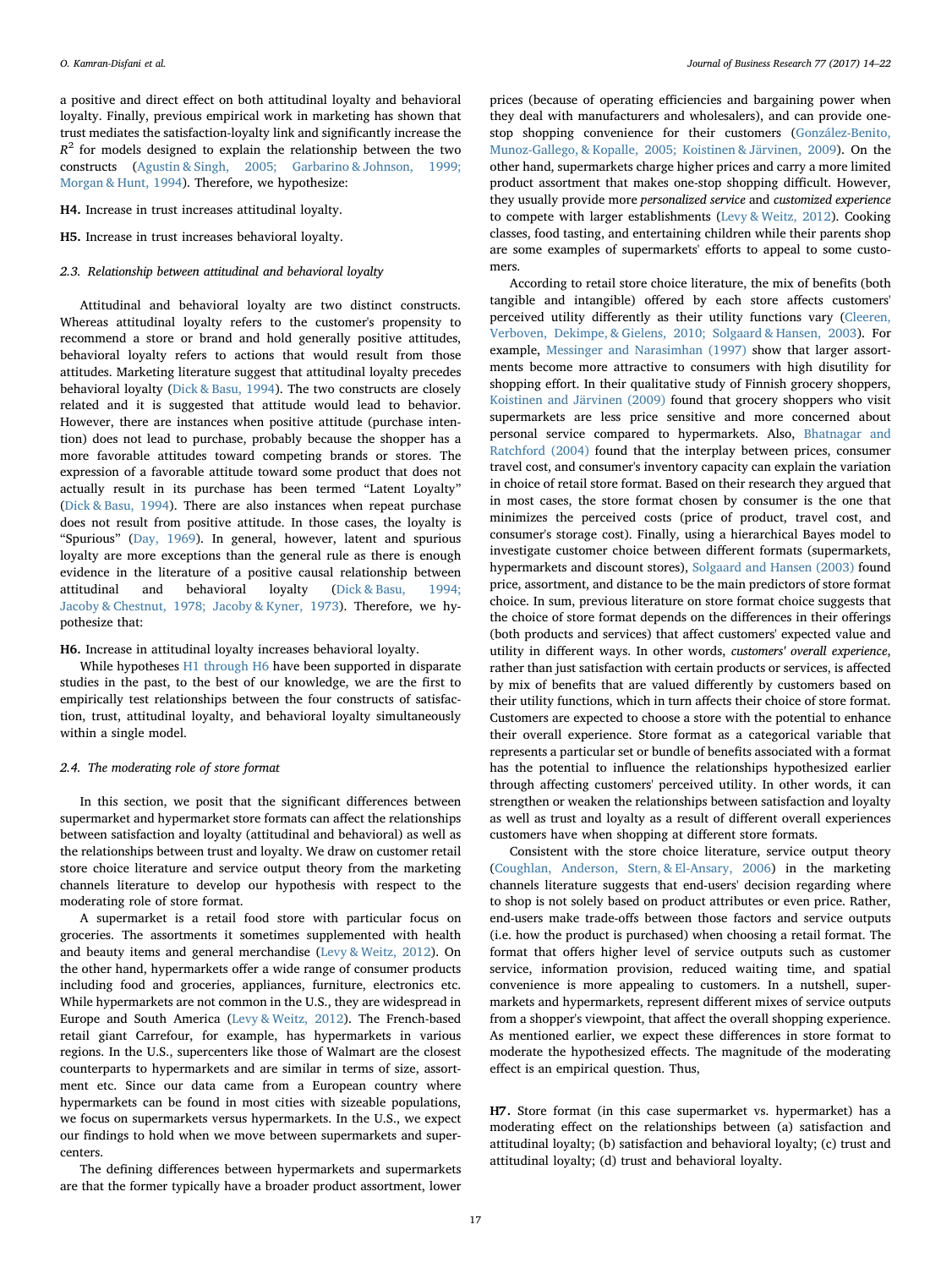## 3. Empirical study

## 3.1. Sample and data collection procedure

From December 2009 to January 2010, we conducted surveys of shoppers at all supermarkets and hypermarkets in Burgos, Spain. Burgos has a population of 179,251, of which 136,987 are over 18 years of age [\(Spanish National Statistics Institute, 2010\)](#page-7-26), which makes it an average size city in the country. Trained interviewers approached customers at the end of their shopping trips at 24 supermarkets (from six different chains/brands) and 3 hypermarkets (from three different chains/brands). Shoppers were asked questions aimed at measuring constructs of our proposed model as well as obtaining their perceptions of store characteristics. Ultimately, we had 505 completed questionnaires to use for our analysis (295 from supermarket customers and 210 from hypermarket customers). Approximately, 65% of our respondents were female. Majority of respondents were between the ages of 24 and 54, and had a monthly income between 600 and 2800 Euros.

## 3.2. Measures

We have adapted our measures from previous studies. All our constructs were measured using multiple items (5-point Likert Scales). Satisfaction was measured using three items (5 point dissatisfied-satisfied Likert Scale) to reflect overall satisfaction with the establishment. The items were adapted from [Fornell \(1992\)](#page-7-27) and [Chang, Chen, Hsu, and Kuo \(2010\).](#page-7-28) Trust in the establishment was measured using 5 items (5 point agree-disagree Likert Scale) adapted from [Doney and Cannon \(1997\)](#page-7-29) and [Ganesan and Hess \(1997\)](#page-7-30). Attitudinal loyalty was measured using two items (5 point agreedisagree Likert Scale) adapted from [Wu \(2011\)](#page-8-2) and [Yang and](#page-8-3) [Peterson \(2004\).](#page-8-3) Finally, we measured behavioral loyalty using two items (5 point agree-disagree Likert Scale adapted from [Reutterer and](#page-7-31) [Teller \(2009\)](#page-7-31) and [Wu \(2011\)](#page-8-2). All constructs and items are presented in [Table 1](#page-4-0). Finally, our store format variable is a categorical binary variable with two possible values: 0 for hypermarket and 1 for supermarket.

We used three control variables (customer perceptions of price, assortment variety, and distance to their place of residence), which have been used in previous research as antecedents of grocery store choice (e.g. [Solgaard & Hansen, 2003](#page-7-24)) to show that our hypothesized links to behavioral loyalty (our main dependent variable) have explanatory power beyond those control variables. All three control variables were measured by asking respondents to rate how they perceived them on a 5 point very poor-excellent Likert Scale.

<span id="page-4-0"></span>Table 1 Measurement model.

#### 3.3. Common method variance

To reduce the usual concern with respect to common method variance in data collected from same respondents (Podsakoff [& Organ,](#page-7-32) [1986\)](#page-7-32), we employed techniques to reduce potential bias: we used wellestablished scales, assured respondents of anonymity of responses, and separated the measurement over a large survey as recommended for study of attitudes and their relationships (Podsakoff[, MacKenzie,](#page-7-33) [Lee, & Podsako](#page-7-33)ff, 2003). Furthermore, after collecting the data, we conducted a Harman single-factor test and confirmatory factor analysis (CFA) to assess whether common method variance remained a significant problem in our research. First, we conducted an explanatory factor analysis with all variables (excluding controls and store format variable). The assumption of Harman single-factor test is that common method variance is a problem if the exploratory factor analysis results in either a single factor or multiple factors where one can account for the majority of covariance between variables (Podsakoff et [al., 2003](#page-7-33)). Our exploratory factor analysis indicated that our variables cannot load on a single factor and no major factor can account for the majority of covariance between variables. Thus, common method variance was not a major problem in our study. Moreover, the results of the CFA indicated that a single factor model was not a good fit for our data (Chi-square (54) = 658.85,  $p < 0.01$ , RMSEA = 0.15, IFI = 0.87,  $CFI = 0.87$ ) further indicating that the likelihood of common method variance bias in our research is very low.

### 3.4. Analysis and results

We employed a two-step modeling approach, as recommended by [Anderson and Gerbing \(1988\),](#page-7-34) to test our hypothesized model using structural equation modeling software EQS 6.2 [\(Bentler, 1995](#page-7-35)). In the first step, we conducted a CFA to assess the measurement model. In the second step, we performed path analysis to test our main effect hypothesized model ([H1 through H6](#page-2-0)). We conducted path analysis on our pooled sample ( $N = 505$ ) as well as supermarket ( $N = 295$ ) and hypermarket ( $N = 210$ ) subsamples separately to see whether there are significant differences in the hypothesized effects. Finally, we tested the moderation hypothesis [\(H7\)](#page-3-0).

In order to assess the measurement model, we allowed our latent constructs (satisfaction, trust, attitudinal loyalty and behavioral loyalty) to correlate and obtained the fit indices, which indicated that our measurement model fits the data very well. (Chi-square (48)  $= 100.944$ ,  $p < 0.01$ , RMSEA  $= 0.05$ , IFI  $= 0.99$ , CFI  $= 0.99$ ). Standardized factor loadings,  $R^2$  and t-statistic for all items, and coefficient alphas for factors are presented in [Table 1](#page-4-0). All standardized factor loadings were positive, high in magnitude, and statistically significant, indicating convergent validity.

| Construct           | Item                                                                                                 | Standardized loading | $R^2$ | t-Value     | Reliability |
|---------------------|------------------------------------------------------------------------------------------------------|----------------------|-------|-------------|-------------|
| Satisfaction        | How satisfied are you with the purchases made in this establishment?                                 | 0.761                | 0.579 |             | 0.794       |
|                     | How satisfied are you with your purchases at this establishment compared to other<br>establishments? | 0.709                | 0.503 | 13.475***   |             |
|                     | What is your level of satisfaction with this establishment?                                          | 0.806                | 0.649 | 15.027***   |             |
| Trust               | This establishment is responsible and fulfills its promises                                          | 0.708                | 0.501 |             | 0.840       |
|                     | I believe the information provided in this establishment is true                                     | 0.762                | 0.581 | 14.052***   |             |
|                     | I believe that this establishment behaves honestly.                                                  | 0.826                | 0.682 | $15.047***$ |             |
|                     | I trust the good intentions of this establishment                                                    | 0.754                | 0.568 | 13.912***   |             |
|                     | In this establishment they provide me with all necessary information                                 | 0.573                | 0.328 | $10.718***$ |             |
| Attitudinal loyalty | Whenever I can, I recommend this establishment.                                                      | 0.582                | 0.338 |             | 0.667       |
|                     | I always think of this establishment as the best option                                              | 0.866                | 0.750 | $11.174***$ |             |
| Behavioral loyalty  | I carry out the majority of my purchases in this establishment                                       | 0.739                | 0.547 |             | 0.723       |
|                     | I intend to continue making my purchases in this establishment                                       | 0.773                | 0.598 | 14.230***   |             |

18

<span id="page-4-1"></span>Model fit indices: Chi-square =  $100.944(48)$ <sup>\*\*\*</sup>, RMSEA = 0.05, CFI = 0.99, IFI = 0.99. \*\*\*  $p$  < 0.01.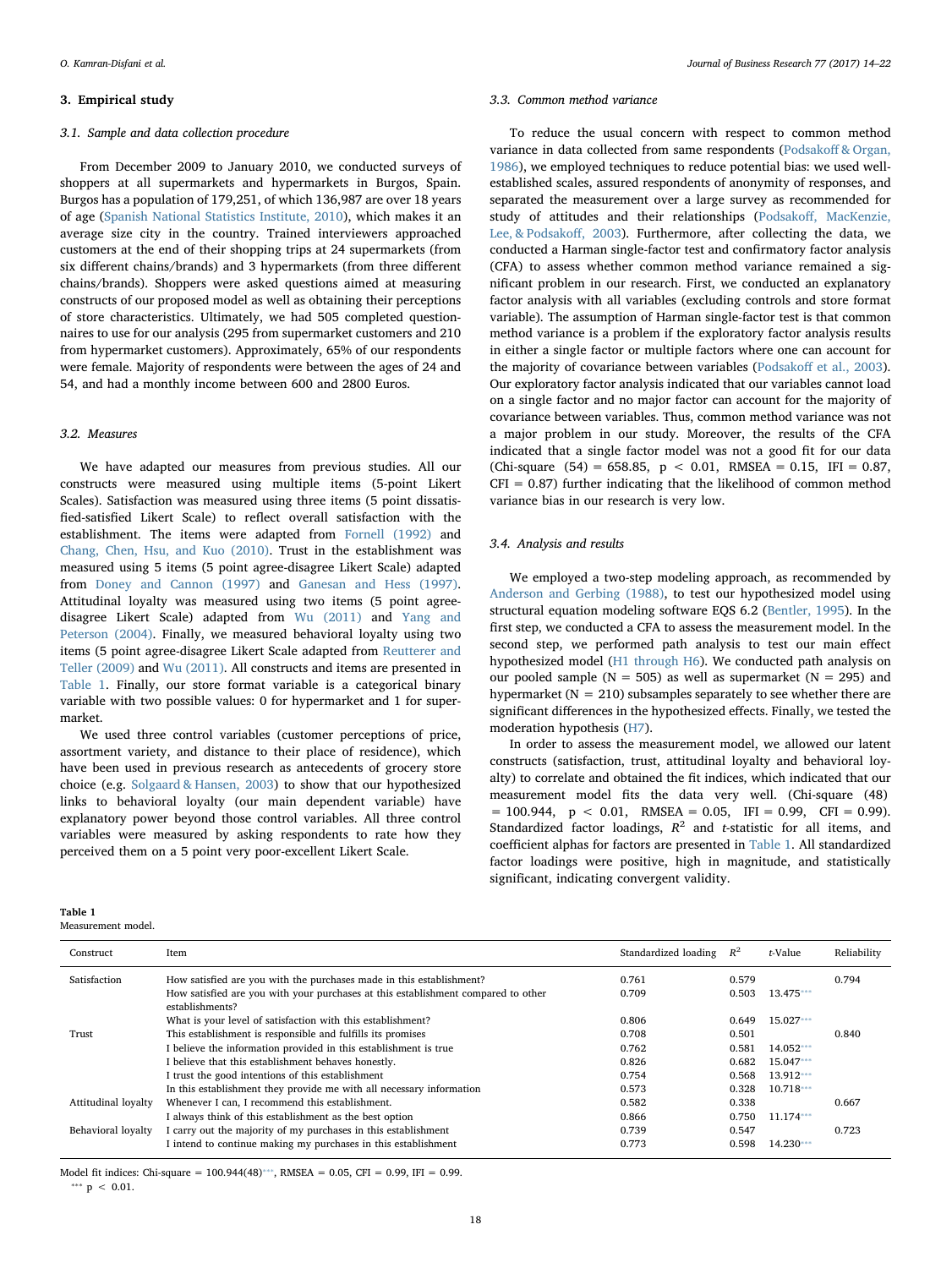<span id="page-5-0"></span>

Fig. 2. Path analysis results for the hypothesized model (main effects).Model fit indices: Chi-square = 281.969 (84)\*\*\*, RMSEA = 0.06, CFI = 0.96, IFI = 0.96.Standardized path coefficients are presented \*\*p < 0.05, \*\*\*p < 0.01.

### 3.4.1. Test of the main effects

We conducted our path analysis with data from both types of grocery stores (overall sample), using SEM software EQS 6.2 [\(Bentler,](#page-7-35) [1995\)](#page-7-35). The model had a good fit for our data. (Chi-square (84)  $= 281.969$  (p < 0.01), RMSEA = 0.06, IFI = 0.96, CFI = 0.96). The path model and the standardized coefficients are presented in [Fig. 2](#page-5-0). The parameter estimates indicate that [H1, H3, H4, and H5](#page-2-0) were supported. Satisfaction has a positive and significant influence on trust ( $\beta = 0.709$ ,  $p < 0.01$ ) and attitudinal loyalty ( $\beta = 0.511$ ,  $p < 0.01$ ). Furthermore, trust has a significant and positive effect on attitudinal loyalty ( $\beta = 0.210$ ,  $p < 0.05$ ), and attitudinal loyalty significantly affects behavioral loyalty ( $\beta = 0.856$ ,  $p < 0.01$ ). Nevertheless, in this model, behavioral loyalty is not directly influenced by either trust or satisfaction. Thus, [H2 and H5](#page-2-1) are not supported. Both satisfaction and trust affect behavioral loyalty through attitudinal loyalty and have no significant direct effect. Also, we found both the direct path from satisfaction to attitudinal loyalty and the indirect path through trust are significant indicating that trust partially mediates the relationship between satisfaction and attitudinal loyalty. This is consistent with previous research that shows trust to be a significant mediator of the relationship between satisfaction and loyalty. It is important to note that trust directly affects attitudinal loyalty and the effect of trust on behavioral loyalty is through attitudinal loyalty.

## 3.4.2. Test of the main effects in subsamples

As mentioned earlier we conducted our path analysis in both supermarket and hypermarket subsamples to explore any differences between the two on the hypothesized main effects. We split our sample based on store format (supermarket vs. hypermarket) and ran the path analysis separately. The models fit the data well and were significant for both subsamples. The standardized path coefficients shown in [Table 2](#page-5-1) indicate some similar patterns across the pooled, supermarket, and hypermarket samples. In particular, the results indicate that satisfaction and trust have no direct effect on behavioral loyalty and only influence it through attitudinal loyalty for the pooled sample and each subsample. The important difference that we observed pertained to the role of trust. Whereas trust partially mediated the relationship between satisfaction and attitudinal loyalty for the supermarket sample, it did not do so for the hypermarket sample. This was particularly interesting since previous research has argued that trust is a significant mediator of the satisfaction loyalty link in general. In contrast, we find here that the mediating role of trust is contingent on the context, specifically, store format.

<span id="page-5-1"></span>

| Table 2 |                     |
|---------|---------------------|
|         | Path model analysis |

| Relationships                                                  | Pooled<br>sample      | Supermarket     | Hypermarket     |
|----------------------------------------------------------------|-----------------------|-----------------|-----------------|
| $H1:$ Satisfaction $\Rightarrow$ Attitudinal<br>loyalty        | $0.511***$            | $0.365***$      | $0.748***$      |
| $H2$ : Satisfaction $\Rightarrow$ Behavioral<br>loyalty        | 0.160<br>(n.s)        | $0.146$ (n.s)   | $0.139$ (n.s)   |
| $H3:$ Satisfaction $\Rightarrow$ Trust                         | $0.709***$            | $0.672***$      | $0.757***$      |
| $H4$ : Trust $\Rightarrow$ Attitudinal loyalty                 | $0.210**$             | $0.307***$      | $0.035$ (n.s)   |
| H5: Trust $\Rightarrow$ Behavioral loyalty                     | $-0.038$<br>(n.s)     | $0.047$ (n.s)   | $-0.151$ (n.s)  |
| H6: Attitudinal<br>loyalty $\Rightarrow$ Behavioral<br>loyalty | $0.856***$            | $0.792***$      | $0.969***$      |
| Model fit indices                                              |                       |                 |                 |
| Chi-square                                                     | 281.969<br>$(84)$ *** | 192.120 (84)*** | 188.140 (84)*** |
| <b>RMSEA</b>                                                   | 0.06                  | 0.06            | 0.07            |
| <b>CFI</b>                                                     | 0.96                  | 0.96            | 0.96            |
| <b>IFI</b>                                                     | 0.96                  | 0.96            | 0.96            |

<span id="page-5-3"></span>\*\*  $p \le 0.05$ 

<span id="page-5-2"></span>\*\*\*  $p < 0.01$ 

### 3.4.3. Test of the moderation effect

The finding about the difference in statistical significance of the path from trust to attitudinal loyalty between our subsamples and the difference in magnitude of standardized coefficients of the satisfactionattitudinal loyalty relationship (0.365 vs. 0.748) suggested that store format could be a significant moderator of the two paths as hypothesized before [\(H7a and c](#page-3-0)). However, in order to formally test [H7,](#page-3-0) we conducted a chi-square difference test to see whether the difference in path coefficients between subsamples is statistically significant and, therefore, [H7](#page-3-0) is supported. To perform the test, we compared an unconstrained model with a constrained model and set the path coefficients to be equal (one path at a time). The difference in chisquare obtained was 4.24 for satisfaction-attitudinal loyalty link, 0.067 for satisfaction-behavioral loyalty link, 3.185 for trust-attitudinal loyalty link, and 1.828 for trust behavioral loyalty link. Given the one degree of freedom difference between the constrained and unconstrained models, we have found support for  $H7a$  (p < 0.05), and [H7c](#page-3-0) ( $p < 0.1$ ). [H7b and d](#page-3-0) were not supported. A visual summary of results is provided in [Fig. 3](#page-6-0)

### 4. Discussion

The link between satisfaction and loyalty has always been of interest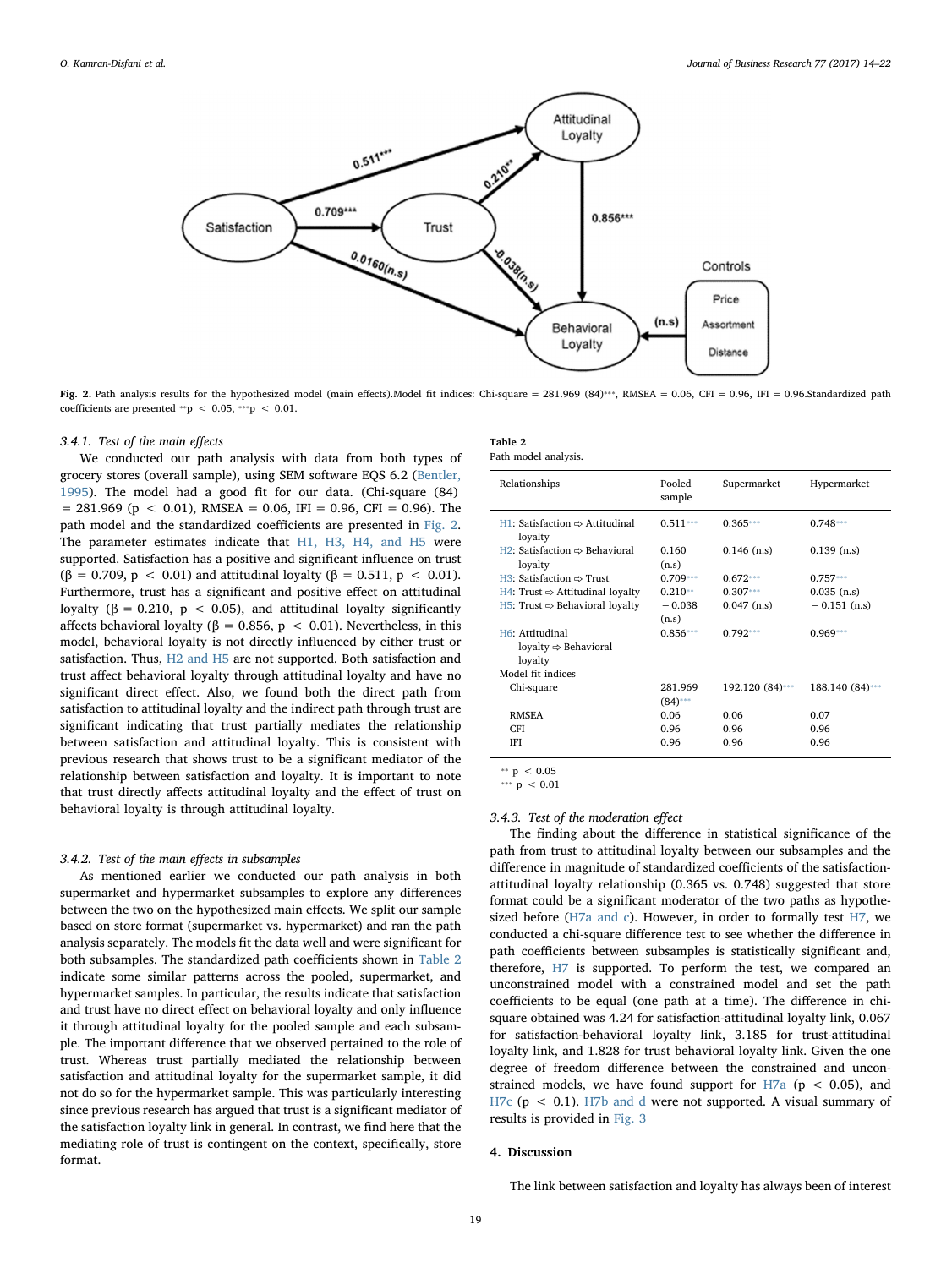<span id="page-6-0"></span>

Fig. 3. Visual summary of results.

to both academics and marketers. However, the research into the mechanism through which satisfaction impacts loyalty has not yielded consistent findings. Although, in general, satisfaction is shown to positively affect loyalty, the strength of the relationship varies across different empirical studies. These inconsistencies have left managers and retailers without a solid understanding of how suggested antecedents impact desired outcomes of attitudinal and behavioral loyalty that would in turn affect profitability. Following [Kumar et al. \(2013\)](#page-7-1), we believe that this is due to incomplete frameworks and ambiguity in defining loyalty. In particular, attitudinal and behavioral loyalty should be separated. In the current research, we distinguished between the two types of loyalty and propose a model which allows for both direct and indirect paths from satisfaction to the two types of loyalty. We include trust as a mediator, since previous research and theory overwhelmingly agrees that it is an important construct in the satisfaction-loyalty frameworks. We derived hypotheses from the previous literature where we found a reasonable consensus on the relationships between the constructs of our study. We also hypothesized that store format moderates the relationships between the main constructs. Our model appears to be unprecedented in the literature and, we believe that itself is a contribution of our paper to the marketing literature. Our main contribution, however, is that we have interesting and somewhat counterintuitive results from our empirical examination. We tested our model using structural equation modeling on a dataset from a large survey of Spanish supermarket and hypermarket shoppers. Our results suggest that attitudinal loyalty is a necessary antecedent of behavioral loyalty. Therefore, we suggest that spurious loyalty, behavioral loyalty without attitudinal loyalty, is very hard to achieve particularly in the context of grocery retailing. Upon further investigation, we find that while trust partially mediates the path between satisfaction and attitudinal loyalty in our pooled sample and supermarket subsample, it does not have a mediating effect in the hypermarket subsample. This was particularly interesting as it suggests that the mediating role of trust is contingent on the context. The follow-up test of the moderating role of store format provided additional support for the difference we observed after comparing the results of subsamples. Store format was found to have significant moderating role on two links: satisfaction to attitudinal loyalty and trust to attitudinal loyalty. The moderating effect is such that it significantly increases the magnitude of the effect of satisfaction on attitudinal loyalty in hypermarket (compared to supermarket) while significantly reduces the impact of trust on attitudinal loyalty such that the link becomes insignificant. This finding suggests important differences in loyalty building mechanism between supermarkets and hypermarkets. Whereas satisfaction is found to be solely responsible for increasing attitudinal loyalty and subsequently behavioral loyalty in hypermarkets, trust is shown to play key mediating role in supermarkets. As a result, different strategies are suggested for supermarkets and hypermarkets that strive for building and maintaining customer loyalty.

As we expected, the differences that exist between the two store formats, and how those differences in turn affect utility, play an important role in determining the suitable strategy for retailers in each case.

## 4.1. Managerial implications

What does our empirical investigation mean for supermarket and hypermarket managers and to some extent other retailers? This study suggests specific and distinct strategies for building loyalty for supermarket and hypermarket managers. As our results indicate, supermarkets should invest in strategies and actions that improve customer's satisfaction and trust. Trust, along with satisfaction, plays an important role in boosting loyalty which in turn results in store profitability. Therefore, supermarket managers should invest in actions with the potential to increase customer trust. Transparency is a key factor in increasing customer trust [\(Adams, 2014\)](#page-7-36). With their disadvantage in terms of price and assortment, compared to hypermarkets, supermarkets should be as transparent as they can with their potential customers and communities they serve. There are different aspects of transparency that can help supermarkets: transparency about their prices and fees, transparency about their products and the sources where they are purchased, transparency about the ingredients used in products that are processed within the supermarket, and transparency about their treatment of their employees and the environment. Furthermore, supermarkets should continue their focus on service and creating a more personalized experience for their customers. Great service has the potential to substantially increase perceived utility for all customers in general and for less price sensitive customers in particular.

On the other hand, the main focus of hypermarkets should be on increasing satisfaction. Our results suggest that satisfaction directly affects loyalty toward hypermarkets. Hypermarket customers appreciate benefits such as the convenience of one-stop shopping, lower prices and larger assortment. As long as these expectations are met, it appears that trust will not play a significant role in affecting loyalty levels.

Lastly, our results can to some extent be generalized to other retailers. Retailers with larger stores and assortment and competitive prices would probably be better off investing in strategies that improve satisfaction, whereas smaller retailers would benefit from investing in improving trust toward their establishment. We use caution in generalizing these findings to other retail establishments. However, it makes sense that trust can provide smaller retailers with a competitive advantage compared to larger retailers that can attract customers with their merchandising and pricing flexibility.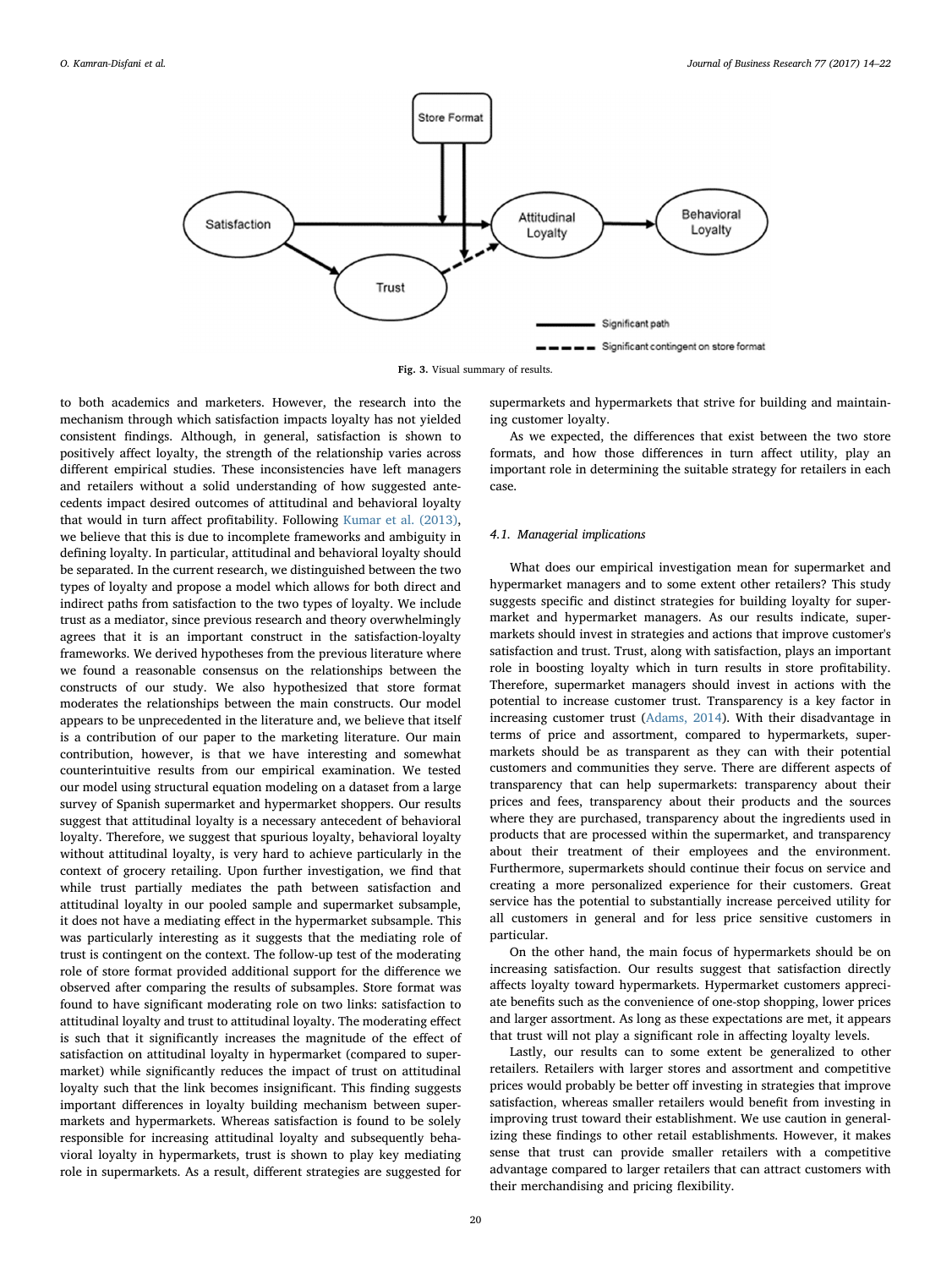## 5. Limitations and future research

This paper has few limitations which suggest directions for future research in both loyalty and store format strategy streams. First, our constructs and variables are based on a survey questionnaire at the end of customers' visits to the establishment. We did not have access to objective data from the retailers on their sales and profitability. It was not feasible to get the cooperation of three hypermarket chains and six different supermarket chains. Therefore, we had to use customers' responses to our questionnaires that reflect their perception. Future research can complement ours with objective data on customer purchases and retail store sales.

Second, although our interviewers approached respondents randomly, customers had the choice whether to participate or not in our survey. We also did not offer incentives to respondents. This approach has the potential to affect external validity of our results since there might be issues with the representativeness of our sample.

Finally, we translated our survey items from English to Spanish in order to implement the survey. Although this translation was conducted by people who were fluent in both languages, we do not rule out the possibility that some respondents might have not understood some items as we intended. That is why we ended up using two items to measure attitudinal and behavioral loyalty. In our original questionnaire, we had more items and the scales we used were adapted from previous high quality research. However, in our analysis we had to drop some items based on descriptive statistics and factor loadings.

Overall, we believe that our findings are interesting for academics and practitioners, and provide interesting avenues for future research. For example, our inter-format investigation of the satisfaction loyalty link can be expanded by examining the link in inter- channel context. It would be very interesting to see how the process of obtaining or improving loyalty would be different in online versus off-line channels. Furthermore, it would be very important for retail managers who offer their products through multiple channels to know whether they should manage customer satisfaction and loyalty the same way across channels or implement a channel specific strategy to boost loyalty and profitability. Finally, we believe more research is needed on the trade-offs between different resource allocation strategies among formats (or channels) and the costs involved in adopting those strategies.

#### Acknowledgements

This work has been funded by the Ministry of Economy and Competitiveness (Spain), Research Project with reference: ECO2014- 59688-R, Programa Estatal de Investigación, Desarrollo e Innovación Orientada a los Retos de la Sociedad, Plan Estatal de Investigación Científica y Técnica y de Innovación 2013-2016.

#### References

- <span id="page-7-36"></span>Adams, M. (2014, April 22). Three ways to build customer trust. Forbes. Retrieved from [http://www.forbes.com/sites/yec/2014/04/22/three-ways-to-build-customer-trust/](http://www.forbes.com/sites/yec/2014/04/22/three-ways-to-build-customer-trust/#2064f06178db) [#2064f06178db.](http://www.forbes.com/sites/yec/2014/04/22/three-ways-to-build-customer-trust/#2064f06178db)
- <span id="page-7-17"></span>[Agustin, C., & Singh, J. \(2005\). Curvilinear e](http://refhub.elsevier.com/S0148-2963(17)30117-0/rf0010)ffects of consumer loyalty determinants in relational exchanges. [Journal of Marketing Research](http://refhub.elsevier.com/S0148-2963(17)30117-0/rf0010), 42(1), 96–108.
- <span id="page-7-34"></span>[Anderson, J. C., & Gerbing, D. W. \(1988\). Structural equation modeling in practice: A](http://refhub.elsevier.com/S0148-2963(17)30117-0/rf0015) [review and recommended two-step approach.](http://refhub.elsevier.com/S0148-2963(17)30117-0/rf0015) Psychological Bulletin, 103(3), 411.
- <span id="page-7-8"></span>[Bemmaor, A. C. \(1995\). Predicting behavior from intention-to-buy measures: The](http://refhub.elsevier.com/S0148-2963(17)30117-0/rf0020) parametric case. [Journal of Marketing Research](http://refhub.elsevier.com/S0148-2963(17)30117-0/rf0020), 32(2).
- <span id="page-7-35"></span>Bentler, P. M. (1995). [EQS structural equations program manual](http://refhub.elsevier.com/S0148-2963(17)30117-0/rf0025). Los Angeles, CA: [Multivariate Software](http://refhub.elsevier.com/S0148-2963(17)30117-0/rf0025).
- <span id="page-7-23"></span>[Bhatnagar, A., & Ratchford, B. T. \(2004\). A model of retail format competition for non](http://refhub.elsevier.com/S0148-2963(17)30117-0/rf0030)durable goods. [International Journal of Research in Marketing](http://refhub.elsevier.com/S0148-2963(17)30117-0/rf0030), 21(1), 39–59.
- <span id="page-7-4"></span>[Bloemer, J., & De Ruyter, K. \(1998\). On the relationship between store image, store](http://refhub.elsevier.com/S0148-2963(17)30117-0/rf0035) satisfaction and store loyalty. [European Journal of Marketing](http://refhub.elsevier.com/S0148-2963(17)30117-0/rf0035), 32(5/6), 499–513.
- [Chandon, P., Morwitz, V. G., & Reinartz, W. J. \(2005\). Do intentions really predict](http://refhub.elsevier.com/S0148-2963(17)30117-0/rf0040) [behavior? Self-generated validity e](http://refhub.elsevier.com/S0148-2963(17)30117-0/rf0040)ffects in survey research. Journal of Marketing, 69[\(2\), 1](http://refhub.elsevier.com/S0148-2963(17)30117-0/rf0040)–14.
- <span id="page-7-28"></span>[Chang, K. C., Chen, M. C., Hsu, C. L., & Kuo, N. T. \(2010\). The e](http://refhub.elsevier.com/S0148-2963(17)30117-0/rf0045)ffect of service [convenience on post-purchasing behaviours.](http://refhub.elsevier.com/S0148-2963(17)30117-0/rf0045) Industrial Management & Data Systems,

110[\(9\), 1420](http://refhub.elsevier.com/S0148-2963(17)30117-0/rf0045)–1443.

- <span id="page-7-20"></span>[Cleeren, K., Verboven, F., Dekimpe, M. G., & Gielens, K. \(2010\). Intra-and interformat](http://refhub.elsevier.com/S0148-2963(17)30117-0/rf0050) [competition among discounters and supermarkets.](http://refhub.elsevier.com/S0148-2963(17)30117-0/rf0050) Marketing Science, 29(3), 456–473.
- <span id="page-7-25"></span>[Coughlan, A. T., Anderson, E., Stern, L. W., & El-Ansary, A. I. \(2006\).](http://refhub.elsevier.com/S0148-2963(17)30117-0/rf0055) Marketing channels [\(7th ed.\). Upper Saddle River, NJ: Prentice Hall](http://refhub.elsevier.com/S0148-2963(17)30117-0/rf0055).
- <span id="page-7-12"></span>[Cropanzano, R., & Mitchell, M. S. \(2005\). Social exchange theory: An interdisciplinary](http://refhub.elsevier.com/S0148-2963(17)30117-0/rf0060) review. [Journal of Management](http://refhub.elsevier.com/S0148-2963(17)30117-0/rf0060), 31(6), 874–900.
- <span id="page-7-7"></span>[Day, G. \(1969\). A two-dimensional concept of brand loyalty.](http://refhub.elsevier.com/S0148-2963(17)30117-0/rf0065) Journal of Advertising [Research](http://refhub.elsevier.com/S0148-2963(17)30117-0/rf0065), 2(2), 29–35.
- Deng, [Z., Lu, Y., Wei, K. K., & Zhang, J. \(2010\). Understanding customer satisfaction and](http://refhub.elsevier.com/S0148-2963(17)30117-0/rf0070) [loyalty: An empirical study of mobile instant messages in China.](http://refhub.elsevier.com/S0148-2963(17)30117-0/rf0070) International Journal [of Information Management](http://refhub.elsevier.com/S0148-2963(17)30117-0/rf0070), 30(4), 289–300.
- <span id="page-7-6"></span>[Dick, A. S., & Basu, K. \(1994\). Customer loyalty: Toward an integrated conceptual](http://refhub.elsevier.com/S0148-2963(17)30117-0/rf0075) framework. [Journal of the Academy of Marketing Science](http://refhub.elsevier.com/S0148-2963(17)30117-0/rf0075), 22(2), 99–113.
- <span id="page-7-29"></span>[Doney, P. M., & Cannon, J. P. \(1997\). An examination of the nature of trust in buyer-seller](http://refhub.elsevier.com/S0148-2963(17)30117-0/rf0080) relationships. [Journal of Marketing](http://refhub.elsevier.com/S0148-2963(17)30117-0/rf0080), 35–51.
- <span id="page-7-5"></span>[East, R., Hammond, K., Harris, P., & Lomax, W. \(2000\). First-store loyalty and retention.](http://refhub.elsevier.com/S0148-2963(17)30117-0/rf0085) [Journal of Marketing Management](http://refhub.elsevier.com/S0148-2963(17)30117-0/rf0085), 16(4), 307–325.
- <span id="page-7-27"></span><span id="page-7-11"></span>[Emerson, R. M. \(1976\). Social exchange theory.](http://refhub.elsevier.com/S0148-2963(17)30117-0/rf0090) Annual Review of Sociology, 335–362. [Fornell, C. \(1992\). A national customer satisfaction barometer: The Swedish experience.](http://refhub.elsevier.com/S0148-2963(17)30117-0/rf0095) [Journal of Marketing](http://refhub.elsevier.com/S0148-2963(17)30117-0/rf0095), 56(1).
- [Fornell, C., Johnson, M. D., Anderson, E. W., Cha, J., & Bryant, B. E. \(1996\). The](http://refhub.elsevier.com/S0148-2963(17)30117-0/rf0100) [American customer satisfaction index: Nature, purpose, and](http://refhub.elsevier.com/S0148-2963(17)30117-0/rf0100) findings. The Journal of [Marketing](http://refhub.elsevier.com/S0148-2963(17)30117-0/rf0100), 7–18.
- <span id="page-7-30"></span>[Ganesan, S., & Hess, R. \(1997\). Dimensions and levels of trust: Implications for](http://refhub.elsevier.com/S0148-2963(17)30117-0/rf0105) [commitment to a relationship.](http://refhub.elsevier.com/S0148-2963(17)30117-0/rf0105) Marketing Letters, 8(4), 439–448.
- <span id="page-7-10"></span>[Garbarino, E., & Johnson, M. S. \(1999\). The di](http://refhub.elsevier.com/S0148-2963(17)30117-0/rf0110)fferent roles of satisfaction, trust, and [commitment in customer relationships.](http://refhub.elsevier.com/S0148-2963(17)30117-0/rf0110) Journal of Marketing, 70–87.
- <span id="page-7-15"></span>[Geyskens, I., Steenkamp, J. B. E., Scheer, L. K., & Kumar, N. \(1996\). The e](http://refhub.elsevier.com/S0148-2963(17)30117-0/rf0115)ffects of trust [and interdependence on relationship commitment: A trans-Atlantic study.](http://refhub.elsevier.com/S0148-2963(17)30117-0/rf0115) [International Journal of Research in Marketing](http://refhub.elsevier.com/S0148-2963(17)30117-0/rf0115), 13(4), 303–317.
- <span id="page-7-19"></span>[González-Benito, O., Munoz-Gallego, P. A., & Kopalle, P. K. \(2005\). Asymmetric](http://refhub.elsevier.com/S0148-2963(17)30117-0/rf0120) [competition in retail store formats: Evaluating inter-and intra-format spatial e](http://refhub.elsevier.com/S0148-2963(17)30117-0/rf0120)ffects. [Journal of Retailing](http://refhub.elsevier.com/S0148-2963(17)30117-0/rf0120), 81(1), 59–73.
- [Gustafsson, A., Johnson, M. D., & Roos, I. \(2005\). The e](http://refhub.elsevier.com/S0148-2963(17)30117-0/rf0125)ffects of customer satisfaction, [relationship commitment dimensions, and triggers on customer retention.](http://refhub.elsevier.com/S0148-2963(17)30117-0/rf0125) Journal of [Marketing](http://refhub.elsevier.com/S0148-2963(17)30117-0/rf0125), 69(4), 210–218.
- <span id="page-7-0"></span>[Homburg, C., & Fürst, A. \(2005\). How organizational complaint handling drives customer](http://refhub.elsevier.com/S0148-2963(17)30117-0/rf0130) [loyalty: An analysis of the mechanistic and the organic approach.](http://refhub.elsevier.com/S0148-2963(17)30117-0/rf0130) Journal of [Marketing](http://refhub.elsevier.com/S0148-2963(17)30117-0/rf0130), 69(3), 95–114.
- Jacoby, J., & Chestnut, R. W. (1978). [Brand loyalty: Measurement and management](http://refhub.elsevier.com/S0148-2963(17)30117-0/rf0135). New [York, NY: Wiley and Sons](http://refhub.elsevier.com/S0148-2963(17)30117-0/rf0135).
- [Jacoby, J., & Kyner, D. B. \(1973\). Brand loyalty vs. repeat purchasing behavior.](http://refhub.elsevier.com/S0148-2963(17)30117-0/rf0140) Journal of [Marketing Research](http://refhub.elsevier.com/S0148-2963(17)30117-0/rf0140), 1–9.
- <span id="page-7-22"></span>[Koistinen, K., & Järvinen, R. \(2009\). Consumer observations on channel](http://refhub.elsevier.com/S0148-2963(17)30117-0/rf0145) choices—[Competitive strategies in Finnish grocery retailing.](http://refhub.elsevier.com/S0148-2963(17)30117-0/rf0145) Journal of Retailing and [Consumer Services](http://refhub.elsevier.com/S0148-2963(17)30117-0/rf0145), 16(4), 260–270.
- <span id="page-7-1"></span>[Kumar, V., Pozza, I. D., & Ganesh, J. \(2013\). Revisiting the satisfaction](http://refhub.elsevier.com/S0148-2963(17)30117-0/rf0150)–loyalty [relationship: Empirical generalizations and directions for future research.](http://refhub.elsevier.com/S0148-2963(17)30117-0/rf0150) Journal of
- <span id="page-7-13"></span>Retailing, 89[\(3\), 246](http://refhub.elsevier.com/S0148-2963(17)30117-0/rf0150)–262. Lawler, E. J. (2001). An aff[ect theory of social exchange1.](http://refhub.elsevier.com/S0148-2963(17)30117-0/rf0155) American Journal of Sociology, 107[\(2\), 321](http://refhub.elsevier.com/S0148-2963(17)30117-0/rf0155)–352.
- <span id="page-7-14"></span>[Lawler, E. J., Thye, S. R., & Yoon, J. \(2000\). Emotion and group cohesion in productive](http://refhub.elsevier.com/S0148-2963(17)30117-0/rf0160) exchange1. [American Journal of Sociology](http://refhub.elsevier.com/S0148-2963(17)30117-0/rf0160), 106(3), 616–657.
- <span id="page-7-18"></span>[Levy, M., & Weitz, B. A. \(2012\).](http://refhub.elsevier.com/S0148-2963(17)30117-0/rf0165) Retailing management New York. America: McGraw-Hill/ [Irwin.](http://refhub.elsevier.com/S0148-2963(17)30117-0/rf0165)
- [Liu, Y. \(2007\). The long-term impact of loyalty programs on consumer purchase behavior](http://refhub.elsevier.com/S0148-2963(17)30117-0/rf0170) and loyalty. [Journal of Marketing](http://refhub.elsevier.com/S0148-2963(17)30117-0/rf0170), 71(4), 19–35.
- <span id="page-7-21"></span>[Messinger, P. R., & Narasimhan, C. \(1997\). A model of retail formats based on consumers'](http://refhub.elsevier.com/S0148-2963(17)30117-0/rf0175) [economizing on shopping time.](http://refhub.elsevier.com/S0148-2963(17)30117-0/rf0175) Marketing Science, 16(1), 1–23.
- [Meyer-Waarden, L., & Benavent, C. \(2009\). Grocery retail loyalty program e](http://refhub.elsevier.com/S0148-2963(17)30117-0/rf0180)ffects: Selfselection or purchase behavior change? [Journal of the Academy of Marketing Science](http://refhub.elsevier.com/S0148-2963(17)30117-0/rf0180), 37[\(3\), 345](http://refhub.elsevier.com/S0148-2963(17)30117-0/rf0180)–358.
- [Mittal, V., & Kamakura, W. A. \(2001\). Satisfaction, repurchase intent, and repurchase](http://refhub.elsevier.com/S0148-2963(17)30117-0/rf0185) [behavior: Investigating the moderating e](http://refhub.elsevier.com/S0148-2963(17)30117-0/rf0185)ffect of customer characteristics. Journal of [Marketing Research](http://refhub.elsevier.com/S0148-2963(17)30117-0/rf0185), 38(1), 131–142.
- <span id="page-7-16"></span>[Molm, L. D. \(1994\). Dependence and risk: Transforming the structure of social exchange.](http://refhub.elsevier.com/S0148-2963(17)30117-0/rf0190) [Social Psychology Quarterly](http://refhub.elsevier.com/S0148-2963(17)30117-0/rf0190), 163–176.
- <span id="page-7-9"></span>[Morgan, R. M., & Hunt, S. D. \(1994\). The commitment-trust theory of relationship](http://refhub.elsevier.com/S0148-2963(17)30117-0/rf0195) marketing. [Journal of Marketing](http://refhub.elsevier.com/S0148-2963(17)30117-0/rf0195), 58(3).
- <span id="page-7-2"></span>[Oliver, R. L. \(1999\). Whence consumer loyalty?](http://refhub.elsevier.com/S0148-2963(17)30117-0/rf0200) The Journal of Marketing, 33–44.
- <span id="page-7-33"></span>Podsakoff[, P. M., MacKenzie, S. B., Lee, J. Y., & Podsako](http://refhub.elsevier.com/S0148-2963(17)30117-0/rf0205)ff, N. P. (2003). Common method [biases in behavioral research: A critical review of the literature and recommended](http://refhub.elsevier.com/S0148-2963(17)30117-0/rf0205) remedies. [Journal of Applied Psychology](http://refhub.elsevier.com/S0148-2963(17)30117-0/rf0205), 88(5), 879.
- <span id="page-7-32"></span>Podsakoff[, P. M., & Organ, D. W. \(1986\). Self-reports in organizational research: Problems](http://refhub.elsevier.com/S0148-2963(17)30117-0/rf0210) and prospects. [Journal of Management](http://refhub.elsevier.com/S0148-2963(17)30117-0/rf0210), 12(4), 531–544.
- <span id="page-7-3"></span>[Reichheld, F. F. \(1996\). Learning from customer defections.](http://refhub.elsevier.com/S0148-2963(17)30117-0/rf0215) Harvard Business Review, 74[\(2\), 56](http://refhub.elsevier.com/S0148-2963(17)30117-0/rf0215).
- <span id="page-7-31"></span>[Reutterer, T., & Teller, C. \(2009\). Store format choice and shopping trip types.](http://refhub.elsevier.com/S0148-2963(17)30117-0/rf0220) [International Journal of Retail & Distribution Management](http://refhub.elsevier.com/S0148-2963(17)30117-0/rf0220), 37(8), 695–710.
- [Siguaw, J. A., Simpson, P. M., & Baker, T. L. \(1998\). E](http://refhub.elsevier.com/S0148-2963(17)30117-0/rf0230)ffects of supplier market orientation [on distributor market orientation and the channel relationship: The distributor](http://refhub.elsevier.com/S0148-2963(17)30117-0/rf0230) perspective. [Journal of Marketing](http://refhub.elsevier.com/S0148-2963(17)30117-0/rf0230), 62(3).

<span id="page-7-24"></span>[Solgaard, H. S., & Hansen, T. \(2003\). A hierarchical Bayes model of choice between](http://refhub.elsevier.com/S0148-2963(17)30117-0/rf0235) supermarket formats. [Journal of Retailing and Consumer Services](http://refhub.elsevier.com/S0148-2963(17)30117-0/rf0235), 10(3), 169–180.

<span id="page-7-26"></span>Spanish National Statistics Institute (Instituto Nacional de Estadística) (2010). Retrieved